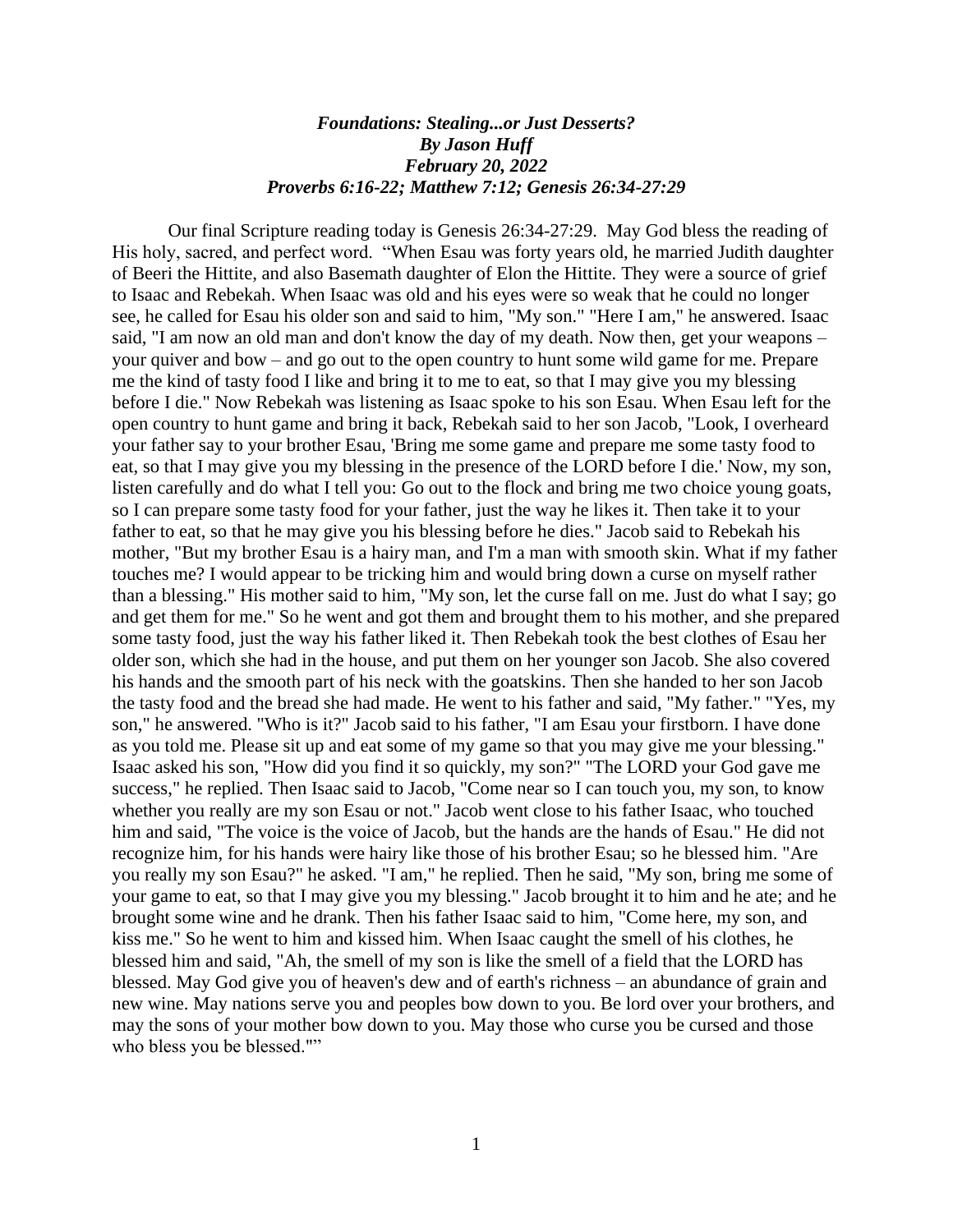It's weird how we deal with cheating, isn't it? Just this week, you might have heard about the drama surrounding a Russian skater at the Olympics who tested positive for illegal substances. While she didn't medal, the controversy around Russian athletes and doping continues – even as Russia can't officially compete as a country in the games because of their recent attempts to cheat. I still have a hard time looking at a Houston Astros jersey without a little disgust at how they stole the other teams' signals to help them win a World Series. We can come up with far too many stories of people so determined to win that cheating became a regular part of their world. And in essence, cheating is an attempt to steal from another team or another athlete the prize they might rightfully deserve.

Stealing, cheating, lying...those things bother us greatly. We can easily look at someone else and be judgmental...but we're often tempted to take the easiest route, ignoring the truth and doing what we feel is necessary to get ahead. It's uncomfortable. Today's passage can be uncomfortable because while on level it's outrageous, on another level we can all think of situations where we've gone to great lengths either to hide what we've done, to get out of something we should do, or to put ourselves in a better position than we've earned.

I think the story is pretty straightforward. It's simple enough that it winds up in a lot of childrens' Bibles. Somehow the story becomes about how Esau the wronged brother forgives Jacob – as if Esau was like Jesus. But Esau is not Jesus, and the story isn't about an angry brother setting aside his wrath. It's far more complex, and as we dig, we see how messy this family really is. Behind the passage and the previous stories we've read of Isaac and Rebekah, of Jacob and Esau, is guilt that is shared amongst them.

Let's backtrack to the first stories we studied of Jacob and Esau. Before they were even born, Rebekah asked God why the babies were fighting in her womb. She learned that by God's decree, the younger Jacob, not the older Esau, was the one who would be blessed. We assume that Isaac was told about this, but we don't know for certain. And the first problem came about that the parents picked favorites – Isaac loved Esau, but Rebekah loved Jacob.

But the family strife went deeper than that. Despite being his father's pride and joy, Esau despised his birthright, worth an extra third of his father's estate. Esau sold his birthright to Jacob for a bowl of lentil stew. He treated it shamefully. Should Jacob have demanded the birthright from Esau when he was famished? No. But Esau callously traded it away for a quick meal. His attitude shows that his father's devotion wasn't reciprocated. Esau is no hero.

And Esau's disrespect for his family shows in his choice of wives. He marries locals. God's promise was that Abraham's descendants would take over Canaan – not only to bless them but also to cleanse the land of the wickedness of the Canaanites. By choosing these women as wives, Esau shows a total lack of concern for God's plan. A guy who sells his birthright and marries into the wickedness of Canaan...what happens seems to be just desserts.

 Now we come to Isaac, and we think that perhaps he is the wronged party in this story. He's old; he's blind; he says, "I don't know the day of my death." From what happens, it seems that Isaac might be easily confused. But what we don't easily see in the timeline is that after this whole incident, despite his old age, Isaac lives another *four decades*.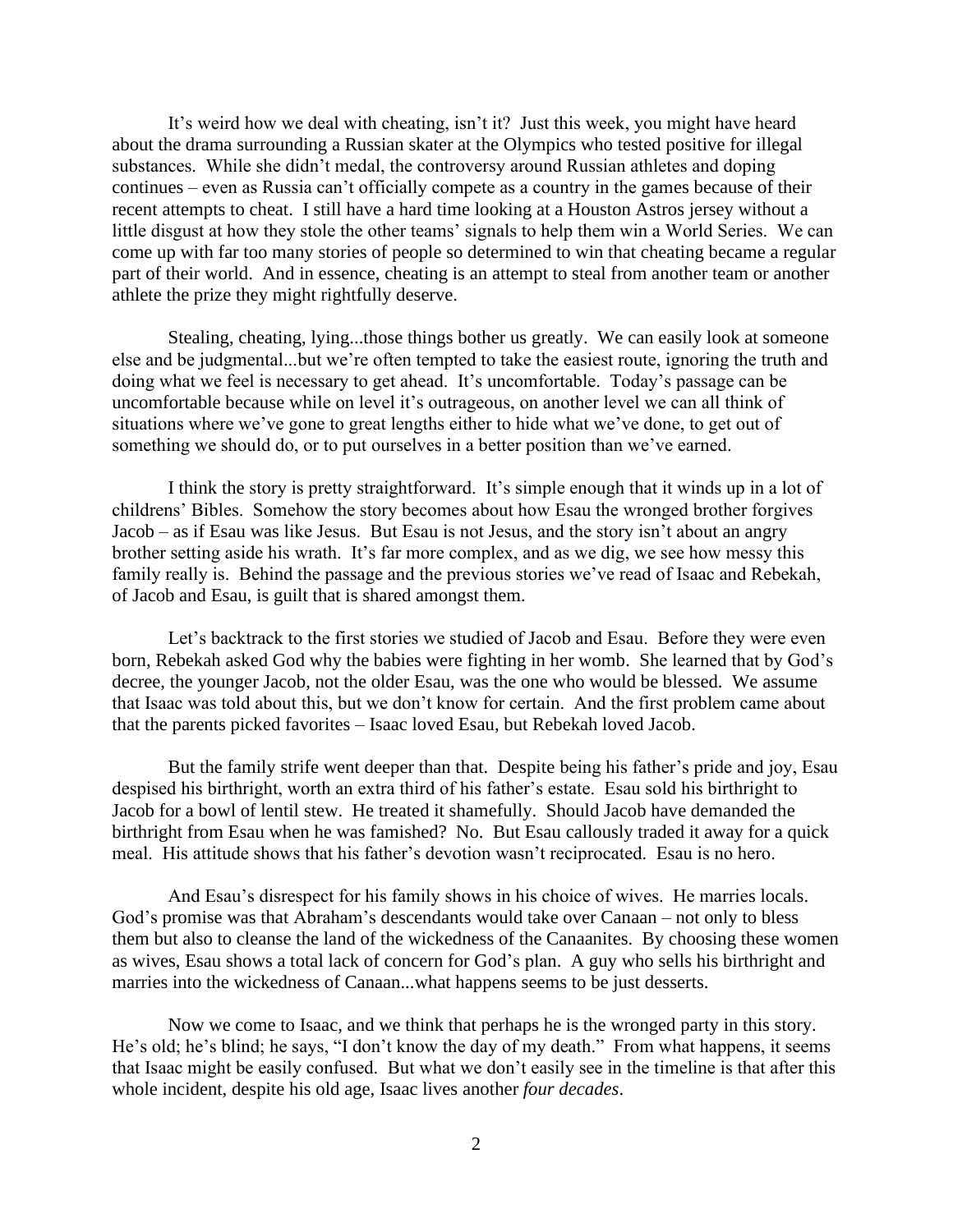Isaac may be in a bad place; he may have been temporarily sick; but even if that's the case, he is not dying. He is not on his last legs. His eyesight is failing him, but in an era without glasses, you didn't have to be ancient to have bad eyesight. Here's what's so suspicious...the bestowal of blessings at the end of a patriarch's life was a major event. It was a time for the whole family to be gathered together in a formal ceremony. (Jacob will do this himself at the end of his life for his sons.) Giving the blessings was the way one generation passed on their legacy to the next. So why is Isaac doing this in secret? Why does he promise Esau to give him the blessing in secret after a successful hunt?

The only thing that makes sense is that Isaac, who loves Esau, is trying to pull a fast one himself! If Rebekah has shared with Isaac God's decision to bless Jacob and not Esau, then the thing that is logical is that Isaac is simply not inviting the messenger that gave him the news he didn't want to hear. He wants Esau to have the blessing...and he wants his favorite meal. Isaac may say he's got one foot in the grave, but what he's really doing is making sure that Esau gets the blessing before his wife bugs him again about Jacob receiving it.

What about Rebekah? She's the one person we are absolutely certain knows God's will about the blessing that is to come to Jacob. She wants God's will to be done, but she wants it because it's on the son she favors. Perhaps because Sarah was long dead by the time she married Isaac, she doesn't relate to the stories of how Abraham and Sarah's plan to make God's promises come about turned into a disaster. But she does the same thing – she attempts to force the situation rather than letting God make it come about. And before the day is out, her favorite son will be out on his own – because the Bible doesn't tell us when she dies, we're not sure they ever see each other again. All because she tries to take things into her own hands.

Then there's Jacob. Jacob has shown himself to be a guy willing to take advantage of a situation when it suits him. He can be a trickster. And when we follow the timelines, we realize that this is not a teenager unknowingly sucked into a scheme by his mom. He and Esau are actually 77! Of course, because God allowed His people longer lives in this era, this is closer to our 40 than our 77. But still, Jacob is no spring chicken. He may be manipulated by his mother, but he's old enough to know right from wrong. His objections aren't to getting his father's blessing meant for Esau; his objections are to the ridiculousness of the plan. He eventually gets on board when he thinks he can get away with it.

When we get that close-up view on the story, we realize that everyone has ulterior motives; no one is guilt-free. Everyone is looking out for their own self-interests. That leads me to the first idea I want us to recognize this morning: *the desires of the human heart are untrustworthy*. Rebekah is the one person in the narrative who is absolutely aware of God's promise that Jacob would be the blessed son. And yet even she acts out of a desire for her favored son to win out, and rather than to rely on God to do what He promised, she schemes a way for Jacob to get the blessing by trickery. And she's the best motivated of them all!

The subterfuge and dysfunctional family relationships on display here mirror a lot of what we see in our own lives – maybe not between brothers squabbling to receive their parents' estate, but in many other ways. Human motivations are selfish unless we have been redeemed and restoration started by the Holy Spirit.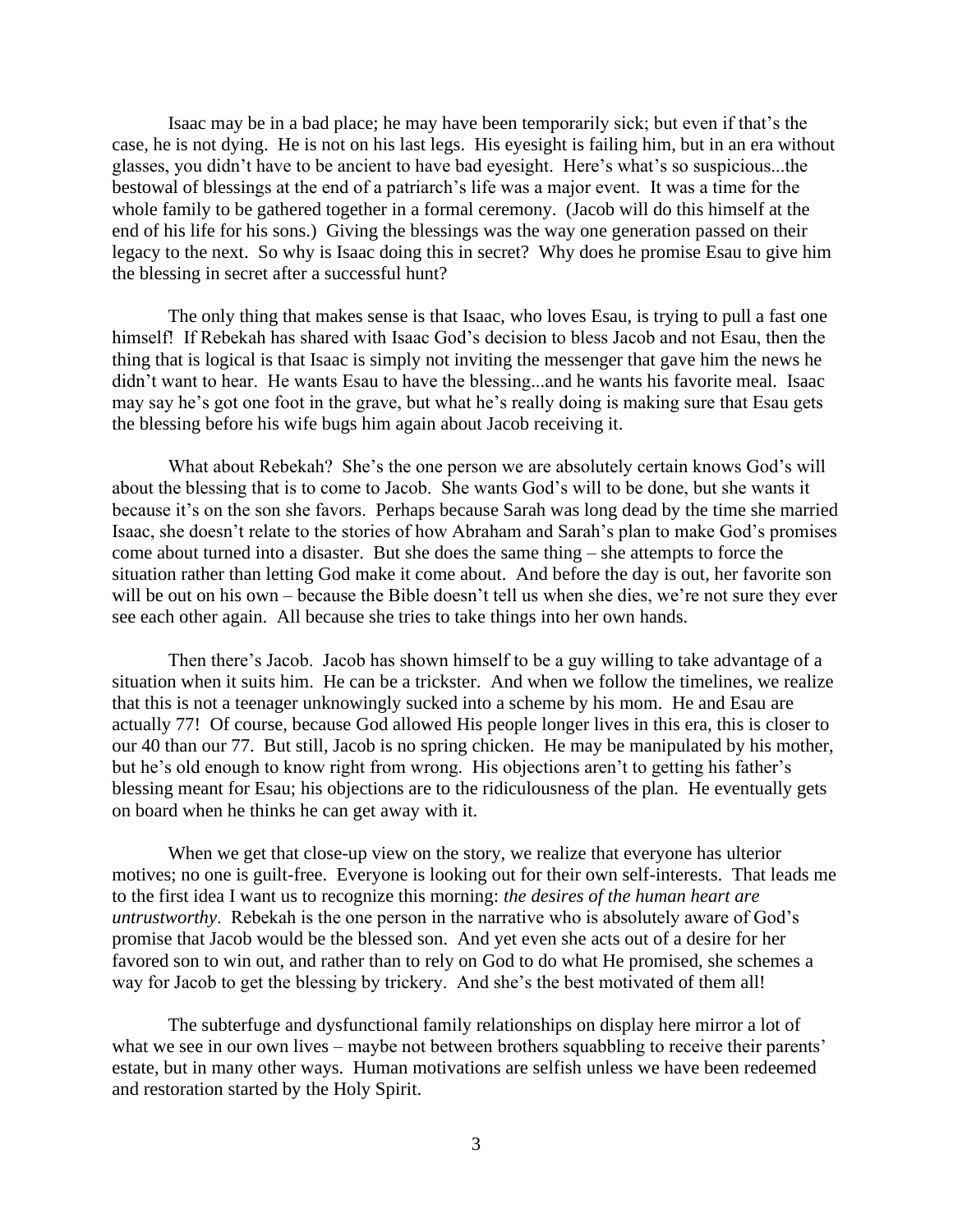As Psalm 14 warns us, "There is no one who does good, not even one." I have met people who have stopped believing in God or following Jesus because their prayers weren't answered they way they wanted. Sometimes you hear what they were praying for and it's no wonder God didn't answer them. And sometimes, the things they ask for seem reasonable and good. Yet the question is, did they pray in faith trusting that the LORD knew what was best for them, or did they pray to test God, seeking proof of Him?

This is something I keep coming back to in my life over and over: *check your motivations*. Even the best things can have terrible motivations. When the Apostle Paul wrote to the Philippian church, he said, "It is true that some preach Christ out of envy and rivalry, but others out of goodwill...the former preach Christ out of selfish ambition, not sincerely, supposing that they can stir up trouble for me while I am in chains. But what does it matter? The important thing is that in every way, whether from false motives or true, Christ is preached."

There are good and faithful churches, good and faithful preachers. But there are bad ones too, motivated by the wrong things. That's why we examine ourselves closely. Our motivations get all entangled. I want to preach Christ and glorify Him and make disciples, but how do I pay the bills? How do I pay my rent? And often, it leads to compromise. Compromise in tackling the difficult issues of the day, compromise in letting people be complacent and not actively engage in discipleship. The list goes on.

So it goes with every one of us. We are masters at self-justification. Rebekah and Jacob are only trying to seek out what God has already said belongs to Jacob. Isaac is attempting to give his firstborn son the blessing that is his by the worldly practice of his time. Esau may have sold off his birthright, but he's still the firstborn, "deserving" of what's his. So often we think the same way. We justify our actions. We sin and we say, "It's alright because..." Whenever we do that, we are heading on the wrong path, the path away from God and His righteousness.

So let me throw another thought at us: *careful self-examination reveals the wickedness (and silliness) of our schemes*. Jacob and Rebekah shouldn't have been able to get away with this. Their plan is hair-brained. Jacob sees the problems immediately, and mom says, "I'll take the curse – just do it." The only reason they get away with it is because Isaac is disabled, unable to see clearly – and even then, Isaac nearly catches them because Jacob doesn't sound like Esau. It is a goofy, awful, sinful plan. By the time the plan is through, Jacob not only lies multiple times, he takes the name of the LORD in vain, claiming the LORD gave him success on the hunt. That's wicked. And when we see Esau's reaction next week, we'll *really* say, "What were they thinking?" As my coffee mug quoting R.C. Sproul says, "What's wrong with you people?"

Will we examine our hearts? Or will we jump into sin the same way? Some of the things I'm most embarrassed about in my life are situations where I did the wrong thing and then tried to cover it up. I'm guessing you've had the same experience. Psalm 32 describes it: "Blessed is the man whose sin the LORD does not count against him and in whose spirit is no deceit. When I kept silent, my bones wasted away through my groaning all day long. For day and night your hand was heavy upon me; my strength was sapped as in the heat of summer. Then I acknowledged my sin to you and did not cover up my iniquity. I said, "I will confess my transgressions to the LORD" -- and you forgave the guilt of my sin."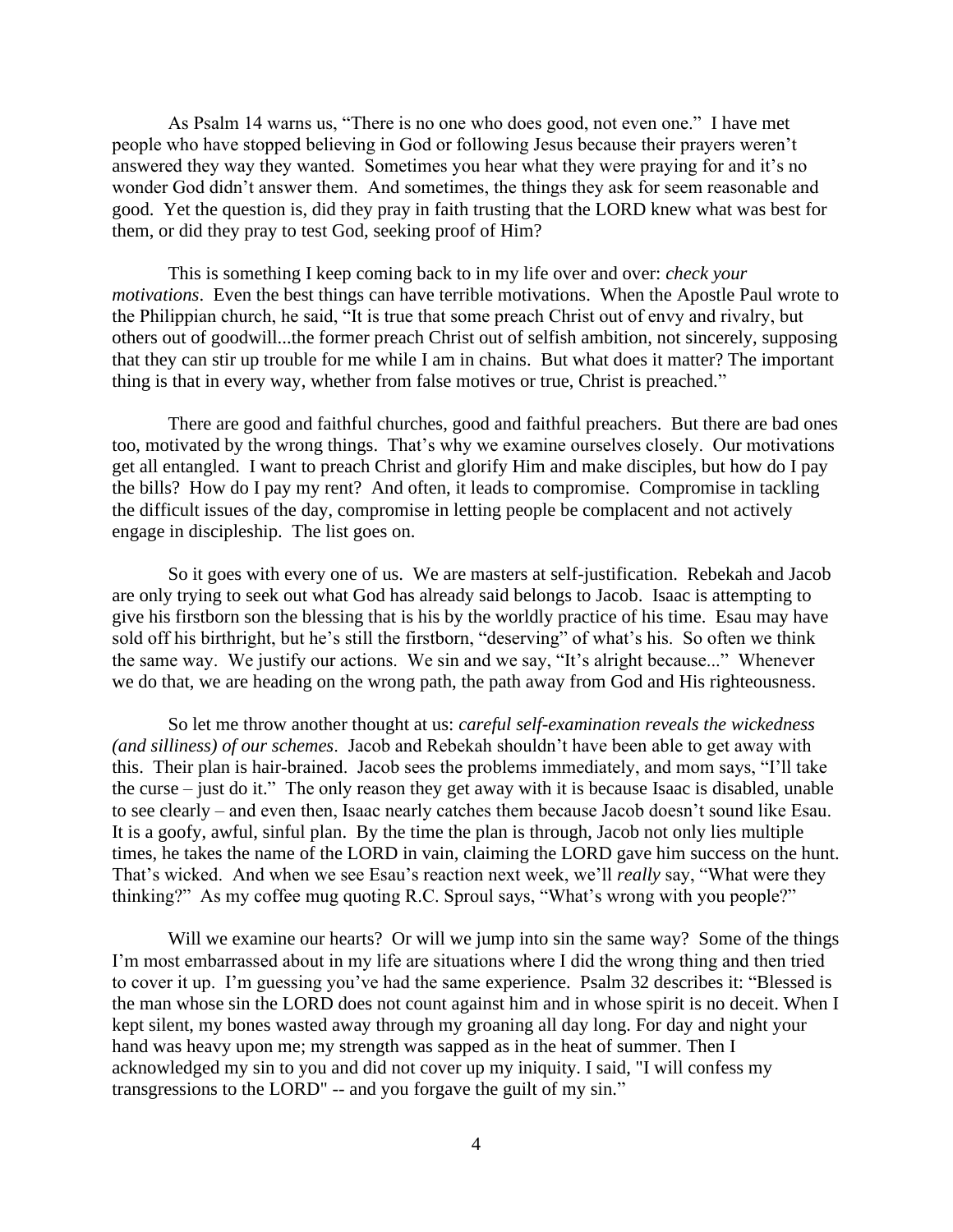I think a lot of us may feel the weight of God's hand of judgment on us for sins we've committed. Part of it may be that we have a limited view of sin. Most people think they are OK because they haven't committed a grave sin. "I haven't killed anyone or committed adultery." Those are two I hear a lot. But when you look at the list of things Proverbs 6 mentioned this morning, only one is murder. The others? Arrogance. Lying. Scheming. Thoughtless rushing into sin. False witness. Stirring up trouble. I start seeing myself in there more and more!

The good news is, there is forgiveness in Christ for all who confess their sins and turn to Him. Our examination reveals our guilt, but Christ is revealed as righteousness for us. He took on the burden of our sins so that we would not be burdened by them forever, condemned for eternity by our disobedience. Instead, all who confess their sins will find forgiveness. Over the course of time – a long time, as a matter of fact – Jacob will come to that realization. It's not like I want to skip to the end of the story, but that's a long time coming, and we thankfully live in the time of salvation. We live in the time of Jesus. We should never live thinking that we can't live in the freedom and wholeness of God's forgiveness today.

And so we're going to end with a big self-examination question today: *am I committed, this day, this hour, to being a disciple of Christ*? I don't mean a churchgoer. I don't mean a person who puts down "Christian" on a form about their religion. I mean, are you committed to following Christ wherever He leads you? Are you committed to serving others, to living under Jesus' authority, to giving your life to God for His purposes?

Because Isaac's family are not pagans. They have all been to the altar where Isaac makes sacrifices for the family. They know the name of the LORD. They are not into the immoral practices of their neighbors. These could be the family that sits down the way from you at church – what we used to say as "down the pew." They worship; they "put in their time." But faithfulness to God hasn't sunk in at the deepest levels – partially because the Holy Spirit has not yet come, and partially because they are still learning themselves. We'll see a lot of growth in Jacob over the course of his story.

What I fear – what concerns me most as a pastor – is not filling the seats. It's not having a great worship service every week that fills me with anxiety. What I am most anxious about is when we do not take discipleship seriously. Because we are not called to believe in the existence of God; we are called to believe God and to obey Him. It's a joyful calling, but a serious one. No one is called to spend 1 hour out of every 168 attending church and that's it. We're called to live lives as disciples, followers, learning, growing, living out what it means to be God's people.

What I greatly fear is that someone in our worship today will one day die and meet Christ and will be told, "Go away – I never knew you." And that person will say, "But I went to church every Sunday!" (How many of us can say that?) And Jesus will say, "But you never formed a relationship with me. You never did what I told you to do. You didn't give your life to me so I could redeem and restore it. Go out into the outer darkness where there is weeping and gnashing of teeth." That thought haunts me. I don't want that for anyone, but most of all, I don't want that for anyone here, anyone that might think that going to church is their obligation to keep up to make God happy.